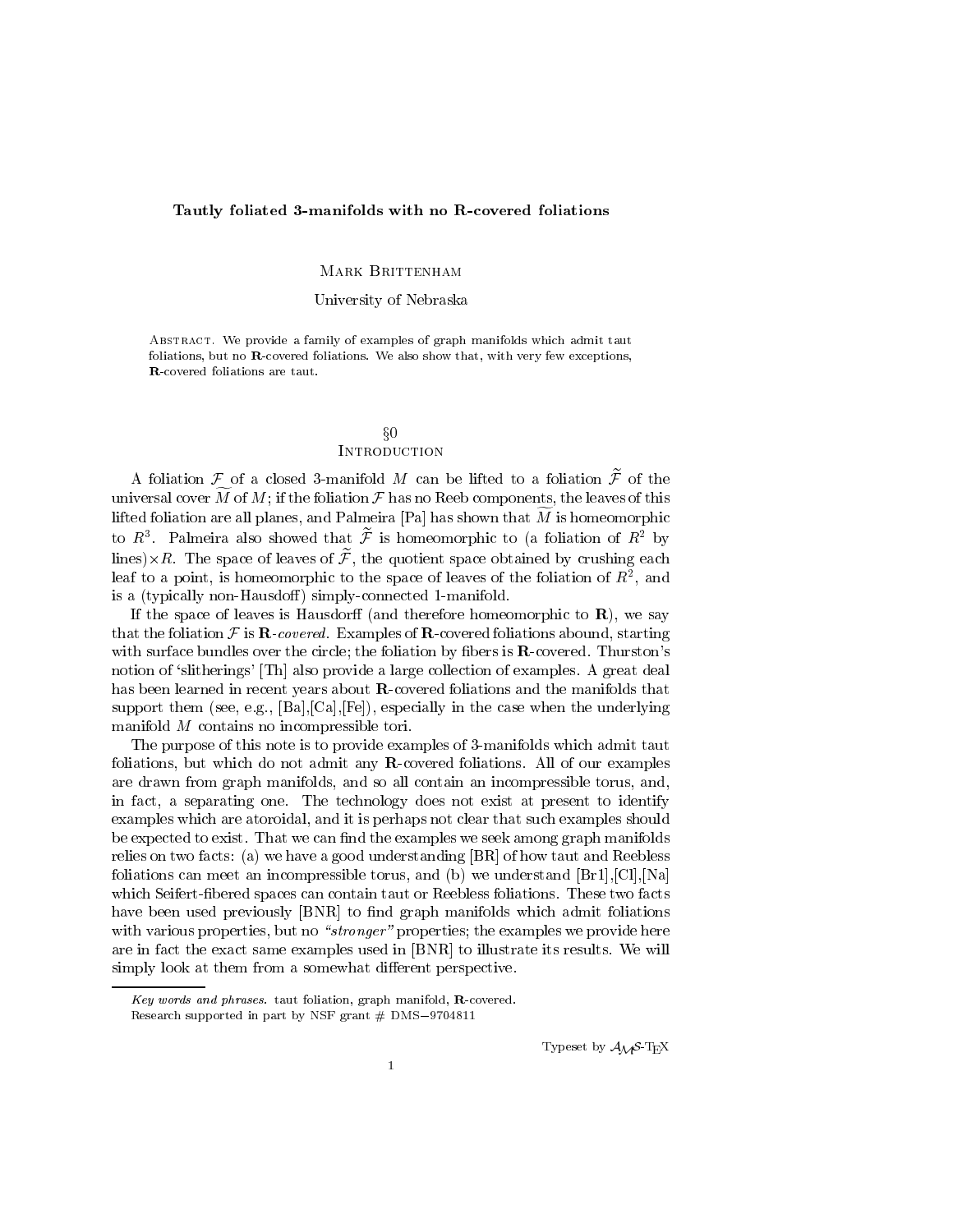This paper can, in fact, be thought of as a further illustration of this `you can get this much, but no more' point of view towards foliating manifolds. Namely, you can get taut, but not R-covered. R-covered is, it turns out, almost (but not quite) always a stronger condition: in all but a very small handful of instances, an R-covered foliation must be taut, as we show in the next section. This result seems to have been implicit in much of the literature on **R**-covered foliations; a different proof of this result, along somewhat different lines, can be found in [GS].

# $\S1$ <sup>R</sup>-covered almost implies taut

In this section we show that in all but a very few instances, an R-covered foliation must be taut. We divide the proof into two parts; first we show that a Reebless R-covered foliation is taut, and then describe the manifolds that admit R-covered foliations with Reeb components.

Recall that a Reeb component is a solid torus whose interior is foliated by planes transverse to the core of the solid torus, each leaf limiting on the boundary torus, which is also a leaf. (There is a non-orientable version of a Reeb component, foliating a solid Klein bottle, which we will largely ignore in this discussion. It can be dealt with by taking a suitable double cover of our 3-manifold.) We follow standard practice and refer to both the solid torus and its foliation as a Reeb component. A foliation that has no Reeb components is called Reebless. A foliation is taut if for every leaf there is a loop transverse to the foliation which passes through that leaf. Taut foliations are Reebless.

**Lemma 1.** If a closed, irreducible 3-manifold M admits a Reebless,  $\mathbf{R}$ -covered foliation  $\mathcal F$  containing a compact leaf  $F$ , then every component of  $M/F$ , the manifold obtained by splitting  $M$  open along  $F$ , is an I-bundle over a compact surface. In particular, M is either a surface bundle over the circle with fiber  $F$ , or the union of two twisted I-bundles glued along their common boundary  $F$ .

*Proof:* Because F is Reebless, the surface F is  $\pi_1$ -injective [No], and so lifts to a collection of planes in  $\widetilde{M}$ . Their image C in the space of leaves of  $\widetilde{\mathcal{F}}$  is a discrete set of points in **, since it is closed, and any sequence of distinct points in**  $C$  with a limit point can be used to find a sequence of points in  $F$  limiting on  $F$  in the transverse direction, contradicting the compactness of  $F$ . The complementary regions of F in M lift to the complementary regions of the lifts of F in  $\widetilde{M}$ ; in the space of leaves they correspond to the intervals between successive points of C. Each is bounded by two points of C, and so every component  $\tilde{X}$  of the inverse image of a component X of  $M|F$  has boundary equal to two lifts of F. Because  $\overline{M}$ is simply-connected, as are the  $\partial$ -components of  $\widetilde{X}$ ,  $\widetilde{X}$  is simply-connected, and so  $X$  is the universal cover of  $X$ .

Because F  $\pi_1$ -injects into M, it  $\pi_1$ -injects into M|F, and hence into X. The index of  $\pi_1(F)$  in  $\pi_1(X)$  is equal to the number of connected components of the inverse image of F in the universal cover of X. To see this, choose a basepoint  $x_0$ for X lying in F, and suppose that  $\gamma$  is a loop based at  $x_0$  which is not in the image of  $\pi_1(X)$ . Then the lift  $\tilde{\gamma}$  of  $\gamma$  to  $\tilde{X}$  must have endpoints on distinct lifts of F, for otherwise the endpoints can be joined by an arc  $\tilde{\alpha}$  in the lift of F, whose projection, since  $\tilde{X}$  is simply connected (so  $\tilde{\gamma} * \tilde{\alpha}$  is null-homotopic) is a null-homotopic loop  $\gamma * \alpha$  in  $\pi_1(X)$ . This implies that  $[\gamma] = [\bar{\alpha}] \in \pi_1(F)$ , a contradiction. Choosing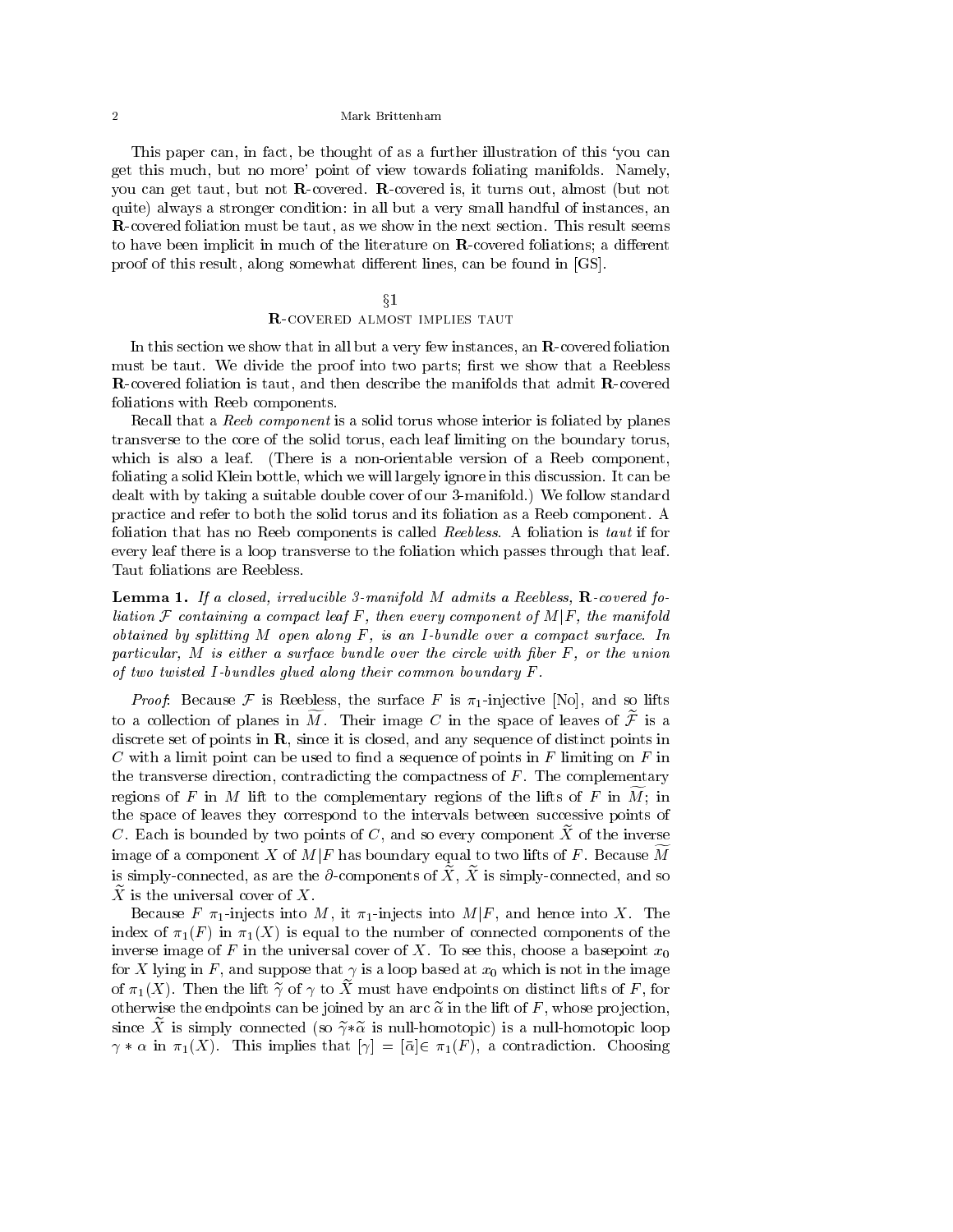representatives from each coset of  $\pi_1(F)$  in  $\pi_1(X)$ , and lifting each to arcs with initial points a fixed lift  $\widetilde{x_0}$  of  $x_0$ , we find that their terminal points must therefore lie on distinct lifts of F .

But since  $\tilde{X}$  has only two boundary components, this means that  $\pi_1(F)$  has index at most two in  $\pi_1(X)$ . Since X is irreducible (because F is incompressible and M is irreducible), [He, Theorem 10.6] implies that X is an I-bundle over a closed surface. The resulting description of M follows.  $\Box$ 

The foliation by fibers of a bundle over the circle is always taut. In the other case, when F separates, we understand [Br2] the structure of the foliation  $\mathcal F$  on each of the two I -bundles, since their boundaries are leaves. If the induced foliations can be made transverse to the  $I$ -fibers of each bundle, then by taking a pair of  $I$ -fibers, one from each bundle, and deforming them so that they share endpoints on  $F$ , we can obtain a loop transverse to the leaves of  $\mathcal F$ , so  $\mathcal F$  is taut. If the induced foliations cannot be made transverse to the *I*-fibers, then  $F$  is a torus, and (after possibly passing to a finite cover) the foliation contains a pair of parallel tori with a Reeb annulus in between. It is then straighforward to see that the resulting lifted foliation  $\mathcal F$  cannot be  $\mathbf R$ -covered, since this torus  $x_I$  will lift to  $R_+ \times I$  whose induced foliation has space of leaves  $\bf{R}$  together with two points (the two boundary components) that are both the limit of the positive (say) ray of the line. In particular, the space of leaves of  $\widetilde{\mathcal{F}}$  would not be Hausdorff. Therefore:

#### **Corollary 2.** A Reebless, **R**-covered foliation is taut.  $\Box$

We now turn our attention to **R**-covered foliations with Reeb components. Such foliations do exist, for example, the foliation of  $5^- \times 5^-$  as a pair of Reed components grued along their boundaries; the lift to  $S^- \times R$  consists of a pair of solid cylinders, each having space of leaves a closed half-line. Gluing the solid cylinders together results in gluing the two half-lines together, giving space of leaves R. We show, however, that, in some sense, this is the only such example. Recall that the Poincaré associate  $P(M)$  of M consists of the connected sum of the non-simply-connected components of the prime decomposition of M, i.e.,  $M = P(M) \#(a$  counterexample to the Poincaré Conjecture).

**Lemma 3.** If  $\mathcal F$  is an  $\mathbb R$ -covered foliation of the orientable 3-manifold M, which has a need component, then  $P(M) = S^{-} \times S^{-}$ .

*Proof*: The core loop  $\gamma$  of the Reeb component must have infinite order in the fundamental group of  $M$ , otherwise the Reeb component lifts to a Reeb component of  ${\cal F}$ ; but since the interior of a Keep component has space of leaves  $S$  , this would imply that  $S^1$  embeds in **R**, a contradiction.

The Reeb solid torus therefore lifts to a family of infinite solid cylinders in  $\widetilde{M}$ , foliated by planes. The induced foliation of each closed solid cylinder has space of leaves a closed half-line properly embedded in the space of leaves of  $\widetilde{\mathcal{F}}$ . Each such half-line is disjoint from the others; but since  **has only two ends, this implies** that the Reeb component has at most two lifts to  $\widetilde{M}$ . This means that the inverse image of the core loop  $\gamma$  of the Reeb solid torus, in the universal cover  $\widetilde{M}$ , consists of at most two lines, and so the (infinite) cyclic group generated by  $\gamma$  has index at most 2 in  $\pi_1(M)$ . Because M is orientable, it's fundamental group is torsion-free, and so by [He, Theorem 10.7],  $\pi_1(M)$  is free, hence isomorphic to Z, and so [He, Exercise 5.3 P (M) is an S-bundle over S . Since M is orientable, this gives the conclusion.  $\square$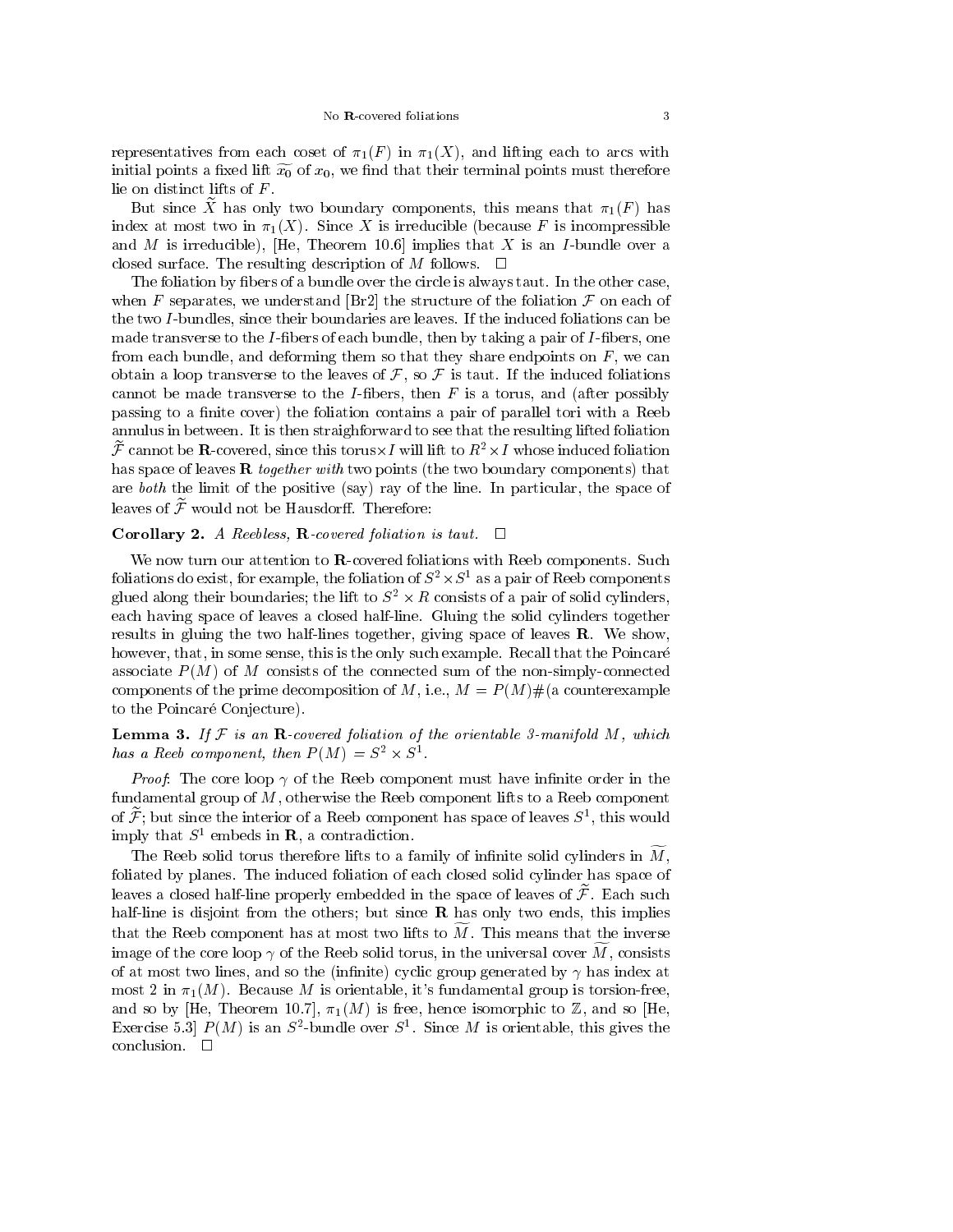Note that the space of leaves in the universal cover does not change by passing to finite covers (there is only one universal cover), and so we can lose the orientability hypothesis by weakening the conclusion slightly. Putting the lemmas together, we get:

Corollary 4. If a 3-manifold M admits an R-covered foliation  $F$ , then either  $F$ is taut or  $P(M)$  is abuble-covered by  $S^-\times S^-$ .  $\square$ 

$$
\S2
$$
  
Taut but not **R**-coverred

In [BNR, Theorem D], the authors exhibit a family of 3-manifolds which admit  $C^{(0)}$ -foliations with no compact leaves, but no  $C^{(2)}$ -foliations without compact leaves. Each of the examples is obtained from two copies  $M_1, M_2$  of (a oncepunctured torus) $\times$ 5", glued together along their boundary tori by a homeomorphism  $A$ . What we will show is that for essentially the same choices of  $A$ , the resulting manifolds admit taut foliations, but no R-covered ones.

A is determined by its induced isomorphism on first homology  $\mathbb{Z}^2$  of the boundary torus, and so we will think of it as a  $2 \times 2$  integer matrix with determinant  $\pm 1$ . We choose as pasis for the homology of each torus the pair ( $\times$ 5,  $\rho$ F $\times$ ), where  $F$ denotes the once-punctured torus. (Technically, we should orient these curves, but because all of the conditions we will encounter will be symmetric with respect to sign, the orientations will make no difference, and so we won't bother.)

Each  $M_i$  is a Seifert-Hoered space (hoered by  $\Delta S^*$  ); the manifold  $M_A$  resulting from gluing via A is a Seifert-fibered space iff A glues fiber  $(1,0)$  to fiber  $(1,0)$ , i.e., A is upper triangular. We will assume that this is not the case.

Let T denote the incompressible torus  $\partial M_1 = \partial M_2$  in  $M_A$ . By [EHN], any horizontal foliation of  $M_i$ , i.e., a foliation everywhere transverse to the Seifert fibering of  $M_i$ , must meet  $\partial M_i$  in a foliation with slope in the interval  $(-1,1)$ . Note that this disagrees with the statement in [BNR], where the result was quoted incorrectly.]

If F is an **R**-covered, hence Reebless, foliation of M, then by [BR], we can isotope F so that either it is transverse to 1, and the restrictions  $\mathcal{F}_i$  or F to  $M_i, \, i=1,2,$ have no Reeb or half-Reeb components, or  $\mathcal F$  contains a cylindrical component, and therefore a compact (toral) leaf. In the second case, the torus leaf must hit the torus T, and is split into a collection of non- $\partial$ -parallel annuli; these (essential) annuli must be vertical in the Seliert-Hoering of each  $M_i$ , since  $F \times S^1$  contains no horizontal annuli. But this implies that the gluing map  $A$  glues fiber to fiber, a contradiction. Therefore, we may assume that  $\mathcal F$  restricts to Reebless foliations on each of the manifolds  $M_i$ . Note that [BR] requires that we allow a finite amount of splitting along leaves to reach this conclusion; but since a splitting of an R-covered foliation is still R-covered (it amounts, in the space of leaves, to replacing points with closed intervals), this will not affect our argument.

By [Br3], each of the induced foliations  $\mathcal{F}_i$  of  $M_i$  has either a vertical or horizontal sublamination. Every horizontal lamination in  $M_i$  can be extended to a foliation transverse to the fibers of  $M_i$ , and so meets  $\partial M_i$  in curves whose slope lies in  $(-1, 1)$ . If  $\mathcal{F}_i$  has a vertical sublamination, it either meets  $\partial M_i$  in curves of slope  $\infty$  (i.e., in curves homologous to  $(1,0)$ ) or is disjoint from the boundary.

It is this last possibility, a vertical sublamination disjoint from  $T$ , that we wish to require, and so we will now impose conditions on the gluing map A to rule out the other possibilities. If both  $\mathcal{F}_1$  and  $\mathcal{F}_2$  have either a horizontal sublamination or a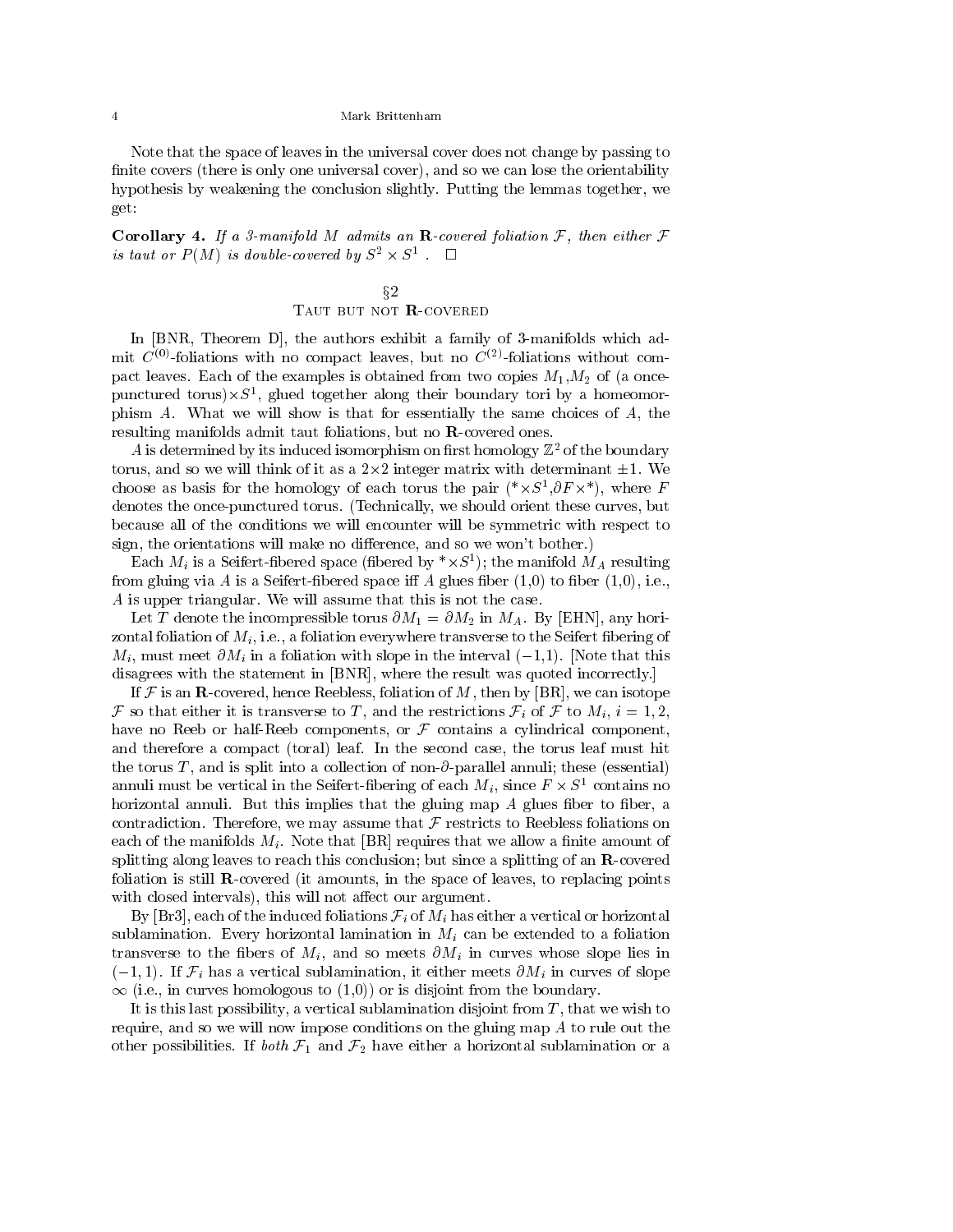vertical subsets then for both M1 and M2, then for both M1 and M2, the induced for both M1 and M2, the induced foliations of  $\mathbf{r}$ vertical sublamination meeting T, then for both  $M_1$  and  $M_2$ , the induced foliations<br>meet T in curves with slope in  $(-1,1) \cup \{\infty\}$ . Therefore, the gluing map

$$
A = \begin{pmatrix} a & b \\ c & d \end{pmatrix}
$$
, which as a function on slopes, is  $A(x) = \frac{ax + b}{cx + d}$ 

must have  $A((-1, 1) \cup {\infty}) \cap ((-1, 1) \cup {\infty}) \neq \emptyset$ . But since

$$
A(\infty) = \frac{a}{c}, A(\frac{-d}{c}) = \infty, A(\frac{1}{1}) = \frac{a+b}{c+d}
$$

and A is increasing if  $aa - bc = 1$  (take the derivative!), we can force and A is increasing if  $ad - bc = 1$  (take the derivative!), we can force  $A((-1,1) \cup {\infty})$  to be disjoint from  $(-1,1) \cup {\infty}$  by setting

$$
|a| > |c|, |d| > |c|, \text{ and } \frac{a+b}{c+d} < -1
$$

For example, we may choose  $a = -n$ ,  $b = -nm - 1$ ,  $c = 1$ , and  $d = m$ , with  $n, m > 2$ , so that

$$
\frac{a+b}{c+d} = -n - \frac{1}{m+1} < -1
$$

As the figure below shows, the conditions  $-a > c$ ,  $d > c$  and  $ad - bc = 1$  are also sufficient; what is needed, essentially, is that neither the graph of  $A$  nor either of its asymptotes pass through the square  $[-1, 1] \times [-1, 1]$ .



For such a gluing map A and resulting manifold  $M_A$ , either  $\mathcal{F}_1$  or  $\mathcal{F}_2$  (without loss of generality,  $\mathcal{F}_1$ ) must contain a vertical sublamination  $\mathcal L$  disjoint from  $T =$  $\partial M_1$ .  $\mathcal L$  is the saturation, by circle fibers, of a 1-dimensional lamination  $\lambda$  in the punctured torus F. This lamination  $\lambda$  cannot contain a closed loop, since then  $\mathcal{F}_1$ , and therefore  $\mathcal{F}$ , would contain a torus leaf L missing T. Lemma 1 would then imply that  $M/L$  is an I-bundle, a contradiction, since it contains  $M_2$ .  $\lambda$  is therefore a lamination by lines. By Euler characteristic considerations, the complementary regions of  $\lambda$ , thought as in a torus, are products, and so the complentary region of  $\lambda$  in F which meets  $\partial F$  is topologically a ( $\partial$ -parallel) annulus, with a pair of points removed from the 'inner' boundary. Therefore, the component N of  $M_A|\mathcal{L}$  which contains T is homeomorphic to  $M_2$  with a pair of parallel loops removed from  $\partial M_2$  $= T$ .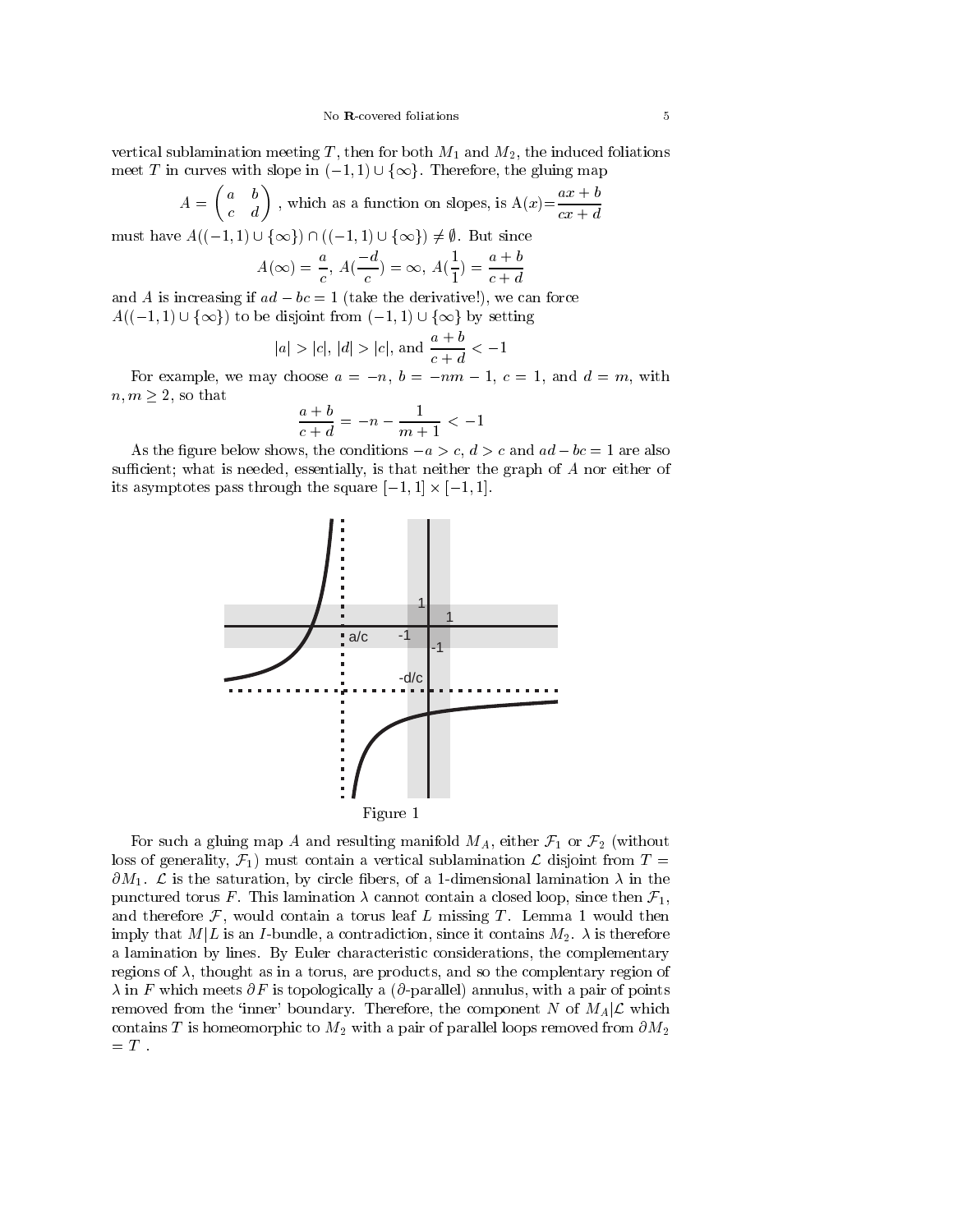Now we will assume that  $\mathcal F$  is **R**-covered, and argue as in the proof of Lemma 1, to arrive at a contradiction.  $\mathcal L$  lifts to a lamination in  $R^3$  by planes, whose image in the space of leaves **R** of  $\widetilde{\mathcal{F}}$  is a closed set. The two boundary leaves of  $\mathcal{L}$  in  $\partial N$ are both annuli; they are the complements of the two parallel loops in  $\partial M_2$  in the above description of  $M_A|\mathcal{L}$ . A lift of this complementary region to M has boundary consisting of lifts of the two annuli. Since the lift is a closed set in  $\widetilde{M}$  its image in the space of leaves  **is a connected, closed set, and therefore an interval. This** implies that the lift of  $M_A|\mathcal{L}$  has (at most) two boundary components, implying that the inverse image of each of the annulus leaves is a single (planar) leaf of  $\widetilde{\mathcal{F}}$ . This implies, as in the proof of Lemma 1, that the image in  $\pi_1(M_A|\mathcal{L}) = \pi_1(M_2)$ of the fundamental group of each annulus has index at most 1, and so  $\pi_1(M_2)$  =  $r_2 \times \mathbb{Z}$  is cyclic, a contradication. Therefore, F is not  $\mathbf{R}$ -covered. This implies:

**Theorem 5.** With gluing map A given as above,  $M_A$  admits no  $\mathbb{R}$ -covered foliations.  $\Box$ 

On the other hand, every manifold  $M_A$  built out of the pieces we have used admits taut foliations and, in fact, foliations with no compact leaves. We simply choose a vertical lamination with no compact leaves in each of the Seifert fibered pieces  $M_i$ , missing the gluing torus T. The complement of this lamination is nomeomorphic to  $I \times I$ , with a pair of parallel loops removed from each of the  $\,$ boundary components. Treating this as a sutured manifold, and thinking of this as  $(S^* \times I) \times S^*$ , we can foliate it, transverse to the sutures, by parallel annuli. Then, as in [Ga1], we can spin the annular leaves near the sutures, to extend our vertical laminations to a foliation of  $M_A$  with no compact leaves. This give us:

Corollary 6. There exist graph manifolds admitting taut foliations, but no R covered foliations.  $\Box$ 

# $\S 3$ R-covered finite covers

Work of Luecke and Wu [LW] implies that (nearly) every connected graph manifold is *finitely covered* by a graph manifold that admits an  $\mathbf{R}$ -covered foliation. In particular, for any graph manifold  $M$  whose Seifert fibered pieces all have base surfaces having negative (orbifold) Euler characteristic, they find a finite cover  $M'$ (which is also a graph manifold) admitting a foliation  $\mathcal F$  transverse to the circle fibers of each Seifert fibered piece of  $M'$ , and which restricts on each piece to a fibration over the circle. Note that this implies that every leaf of  $\mathcal F$  meets every torus which splits  $M'$  into Seifert-fibered pieces.

Even more, every leaf of the lift, to the universal cover of  $M$ , of  $\mathcal F$  meets every lift  $P_1, P_2$  of the splitting tori. This can be verified by induction on the number of lifts of the tori that we must pass through to get from a lift we know the leaf hits, to our chosen target lift. The initial step follows by picking a path  $\tilde{\gamma}$  between two 'adjacent' lifts  $P_1$  and  $P_2$ , whose interior misses every lift of the splitting tori, and projecting down to M; this gives a path  $\gamma$  in a single Seifert fibered piece of M'. This path can be made piecewise vertical (in fibers) and horizontal (in leaves of  $\mathcal{F}$ ), missing, without loss of generality, the multiple fibers of  $M'$  (just do this locally, in a foliation chart for  $\mathcal{F}$ ; the Seifert fibering can be used as the vertical direction for the chart). Each vertical piece can then be dragged to the boundary tori, since the saturation by fibers of an edgemost horizontal piece of  $\gamma$  is a (singular) annulus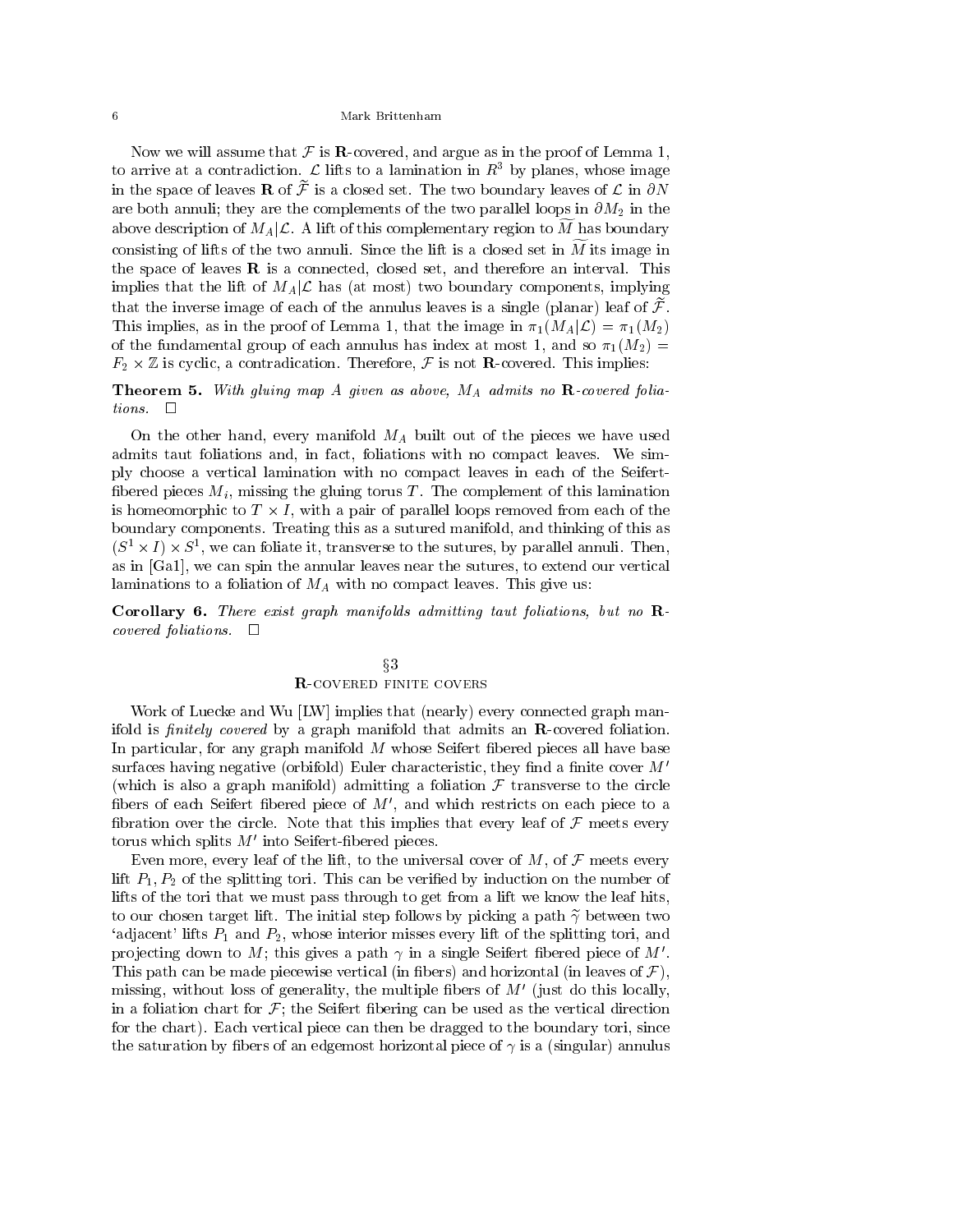with induced foliation by horizontal line segments; see Figure 2. [This is where the fact that  $\mathcal F$  is everywhere transverse to the fibers is really used.] The end result of this process is a loop  $\gamma'$ , homotopic rel endpoints to  $\gamma$ , which consists of two paths each lying in a circle ber in the boundary tori, with a single path in a leaf of F lying in between. This lifts to a path homotopic rel endpoints to  $\tilde{\gamma}$ , consisting of paths in the two lifted tori, and a path in some lifted leaf. This middle path demonstrates that *some* lifted leaf L hits both  $P_1$  and  $P_2$ .



By choosing a point where any other lifted leaf  $L'$  hits a lift P of a splitting torus, and joining it by a path  $\alpha$  to a point where L hits  $P_1$  or  $P_2$ , we can apply the same straightening procedure as above (see Figure 3), to show that  $\alpha$  is homotopic rel endpoints to paths, one of which lies in a lifted fiber and then lies totally in  $L'$ , and the other of which lies totally in  $L$ , and then in a lifted fiber. This in particular implies that  $L'$  also hits  $P_1$  and  $P_2$ . Therefore, every lifted leaf hits both  $P_1$  and  $P_2$ , as desired.



The inductive step is nearly identical; assuming our two leaves  $L_1$  and  $L_2$  both hit  $P_1,\ldots,P_{n-1}$ , and  $P_n$  can be reached from  $P_{n-1}$  without passing through any other lift of a splitting torus, the above argument implies that two leaves, in the lift of the relevant Seifert fibered piece, and contained in  $L_1$  and  $L_2$ , hit both  $L_{n-1}$ and  $L_n$ , implying that  $L_1$  and  $L_2$  also both hit  $P_n$ .

But this in turn implies that the lifted foliation  $\widetilde{\mathcal{F}}$  has space of leaves **R**. This is because the foliation induced by  $\widetilde{\mathcal{F}}$  on any lift P of a splitting torus is a foliation transverse to (either of the) foliations by lifts of circle bers, and so has space of leaves **, which can be identified with one of the lifts of a circle fiber. [This is** probably most easily seen in stages: first pass to a cylindrical cover of the torus, for which the circle fibers lift homeomorpically. The induced foliation from  $\mathcal F$  is by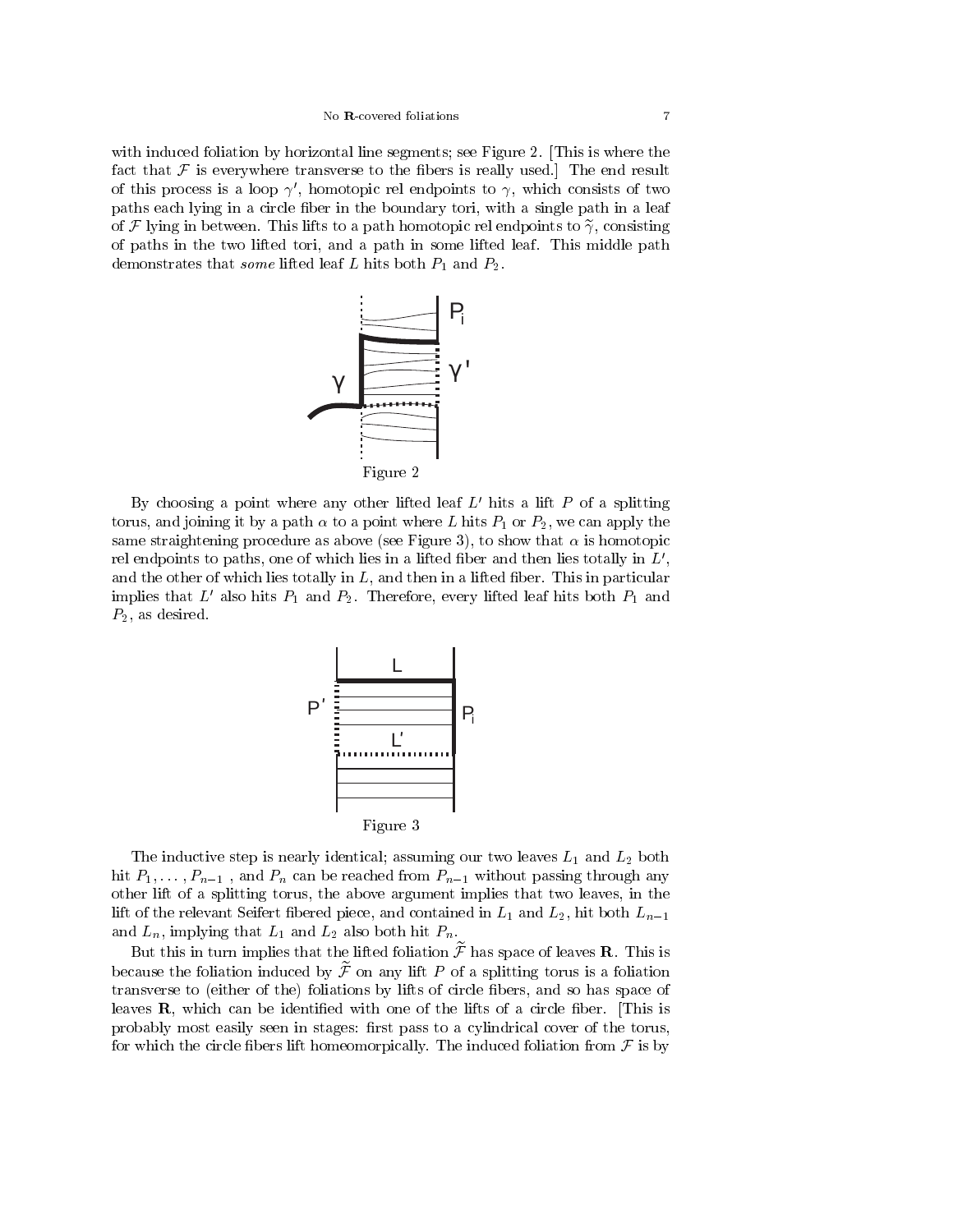lines transverse to this bering, and so has space of leaves one of the circle bers. The universal cover  $P$  is a cyclic covering of this, whose induced foliation has space of leaves the universal cover of the circle ber.] The argument above implies that every leaf of  $\widetilde{\mathcal{F}}$  hits P at least once. But no leaf of  $\widetilde{\mathcal{F}}$  can hit a lift of a circle fiber more than once; by standard arguments, using transverse orientability, a path in the leaf joining two such points could be used to build a (null-homotopic) loop transverse to  $\widetilde{\mathcal{F}}$ , contradicting tautness of  $\mathcal{F}$ , via Novikov's Theorem [No]. We therefore have a one-to-one correspondence between the leaves of  $\widetilde{\mathcal{F}}$  and (any!) lift of a circle ber in any of the Seifert-bered pieces, giving our conclusion:

**Proposition 7.** Any foliation of a graph manifold  $M$ , which restricts to a foliation transverse to the fibers of every Seifert-fibered piece of M, is  $\mathbf{R}$ -covered.  $\Box$ 

Combining this with the result of Luecke and Wu, we obtain:

**Corollary 8.** Every graph manifold, whose Seifert-fibered pieces all have hyperbolic base orbifold, is finitely covered by a manifold admitting an  $\mathbb{R}$ -covered foliation.

Combining the proposition with our main resiult, we obtain:

Corollary 9. There exist graph manifolds, admitting no R-covered foliations, which are finitely covered by manifolds admitting  $\mathbf R$ -covered foliations.  $\Box$ 

# $§4$ Concluding remarks

Being finitely covered by a manifold admitting an **-covered foliation is nearly** as good as having an R-covered foliation yourself. Any property that could be verified in the presence of an  $\mathbb{R}$ -covered foliation, which remains 'virtually' true  $(e.g., virtually Haken, or having residuals finite fundamental group), would then$ be true of the original manifold. It would then be of interest to know:

Question 1. Does every 3-manifold with universal cover  $R<sup>3</sup>$  have a finite cover admitting an R-covered foliation?

Or, even stronger:

Question 2. Does every irreducible 3-manifold with infinite fundamental group have a finite cover admitting an  $\bf{R}$ -covered foliation?

Weaker, but still interesting:

Question 3. Does every tautly foliated 3-manifold have a finite cover admitting an R-covered foliation?

The first two questions could be broken down into Question 3 and

Question 4. Does every 3-manifold (in the appropriate class) have a tautly foliated finite cover?

Note that showing that every irreducible 3-manifold with infinite fundamental group has a tautly foliated nite cover would settle the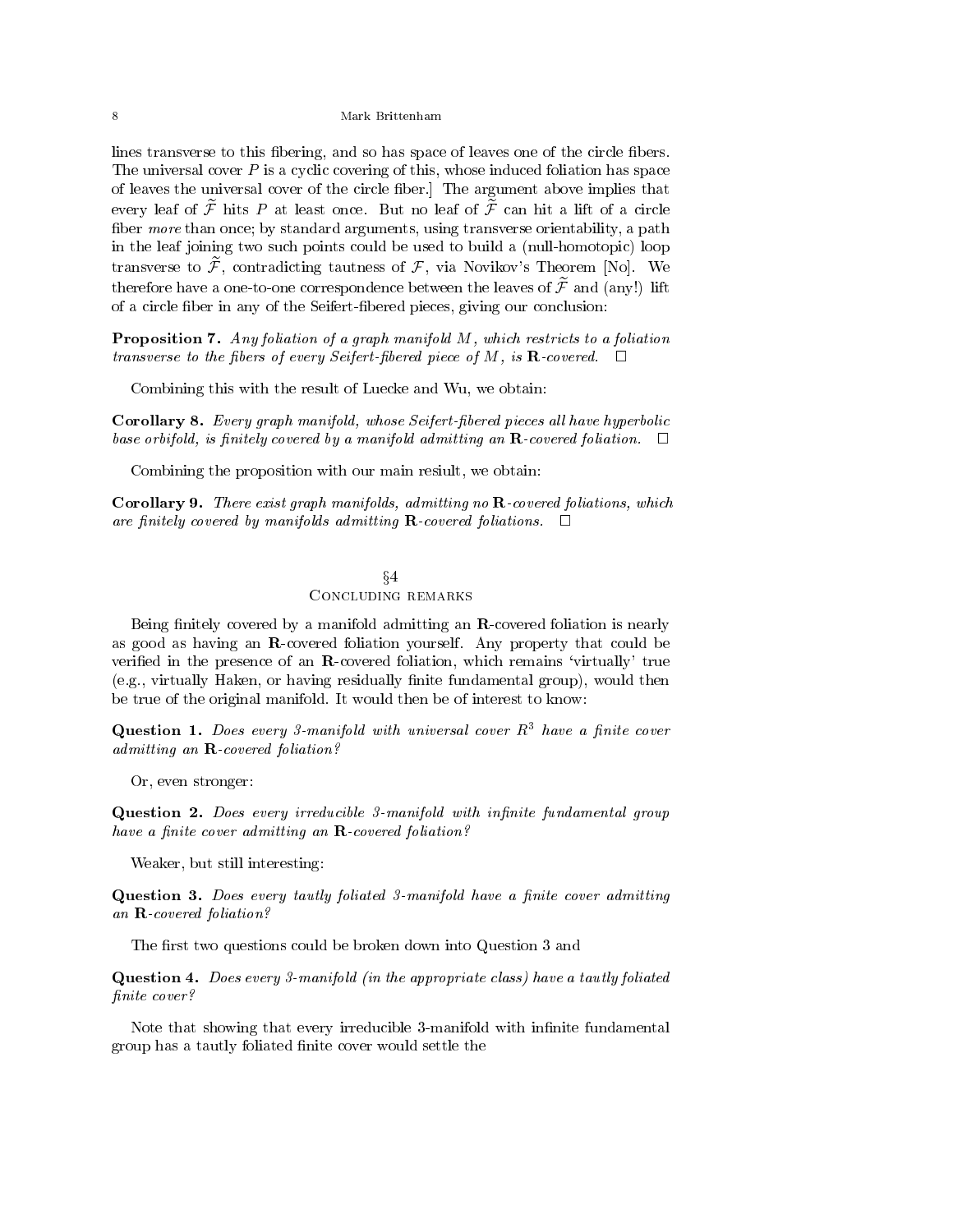## Conjecture. Every irreducible 3-manifold with infinite fundamental group has universal cover  $R^3$ .

Questions 1 and 2 can be thought of as weaker versions of the (still unanswered) question, due to Thurston, of whether or not every hyperbolic 3-manifold is finitely covered by a bundle over the circle; the foliation by bundle fibers is **-covered.** Gabai [Ga2] has noted that there are Seifert-bered spaces for which the answer to Thurston's question is`No', although an observation of Luecke and Wu [LW] implies that, via the results [EHN], the answer to our Question 1 is `Yes', for Seifert-bered spaces, since [Br4] a transverse foliation of a Seifert-bered space is **R**-covered. Note that the arguments of the previous section can be modified to give a different proof of this; look at how lifted leaves meet lifts of a single regular ber, instead of lifts of the splitting tori.] Question 4, with its conclusion replaced by 'have a taut foliation', has as answer 'No'; examples were first found among Seifert-bered spaces [Br1],[Cl]; there are no known examples among hyperbolic manifolds.

### Question 5. Do there exist hyperbolic 3-manifolds admitting no taut foliations?

Finally, the result we have established here for graph manifolds is still unknown for hyperbolic 3-manifolds:

Question 6. Do there exist hyperbolic 3-manifolds which admit taut foliations, but no R-covered foliations?

## **REFERENCES**

- [Ba] T. Barbot, Caractérisation des flots d'Anosov en dimension 3 par leurs feuilletages faibles., Ergodic Theory Dynam. Systems <sup>15</sup> (1995), 247-270.
- [BNR] M. Brittenham, R. Naimi, and R. Roberts, Graph manifolds and taut foliations, J. Diff. Geom. <sup>45</sup> (1997), 446-470.
- [BR] M. Brittenham and R. Roberts, When incompressible tori meet essential laminations, Pacic J. Math <sup>190</sup> (1999), 21-40.
- [Br1] M. Brittenham, Essential laminations in Seifert-bered spaces, Topology <sup>32</sup> (1993), 61-85.
- [Br2] , Essential laminations in I-bundles, Transactions of the AMS 349 (1997), 1463-1485
- [Br3] \_\_\_\_, Essential laminations in Seifert-fibered spaces: boundary behavior, Topology Appl. <sup>95</sup> (1999), 47-62.
- [Br4] , Exceptional Seifert-fibered spaces and Dehn surgery on 2-bridge knots, Topology <sup>37</sup> (1998), 665-672.
- [Ca] D. Calegari, Foliations and the geometry of 3-manifolds, Thesis, University of California at Berkeley (2000).
- [Cl] W. Claus, *Essential laminations in closed Seifert-fibered spaces*, Thesis, Univ. of Texas at Austin (1991).
- [EHN] D. Eisenbud, U. Hirsch, and W. Neumann, Transverse Foliations on Seifert Bundles and Self-homeomorphisms of the Circle, Comment. Math. Helv. 56 (1981), 638-660.
- [Fe] S. Fenley, Anosov flows in 3-manifolds, Annals of Math 139 (1994), 79-115.
- [Ga1] D. Gabai, Foliations and the topology of 3-manifolds, J. Diff. Geom. 18 (1983), 445-503.
- [Ga2]  $\_\_\_\_$ , On 3-manifolds finitely covered by surface bundles, Low-dimensional topology and Kleinian groups (Coventry/Durham, 1984), Cambridge Univ. Press, 1986, pp. 145-155.
- [GS] S. Goodman and S. Shields, A condition for the stability of R-covered on foliations of 3-manifolds, Trans. AMS <sup>352</sup> (2000), 4051-4065.
- [He] J. Hempel, 3-Manifolds, Annals of Math. Studies No. 86, Princeton University Press, 1976.
- [Na] R. Naimi, Foliations transverse to fibers of Seifert manifolds, Comment. Math. Helv. 69  $(1994)$ , 155-162. (1994), 155-162.
- [No] S. Novikov, Topology of foliations, Trans Moscow Math Soc <sup>14</sup> (1965), 268-305.